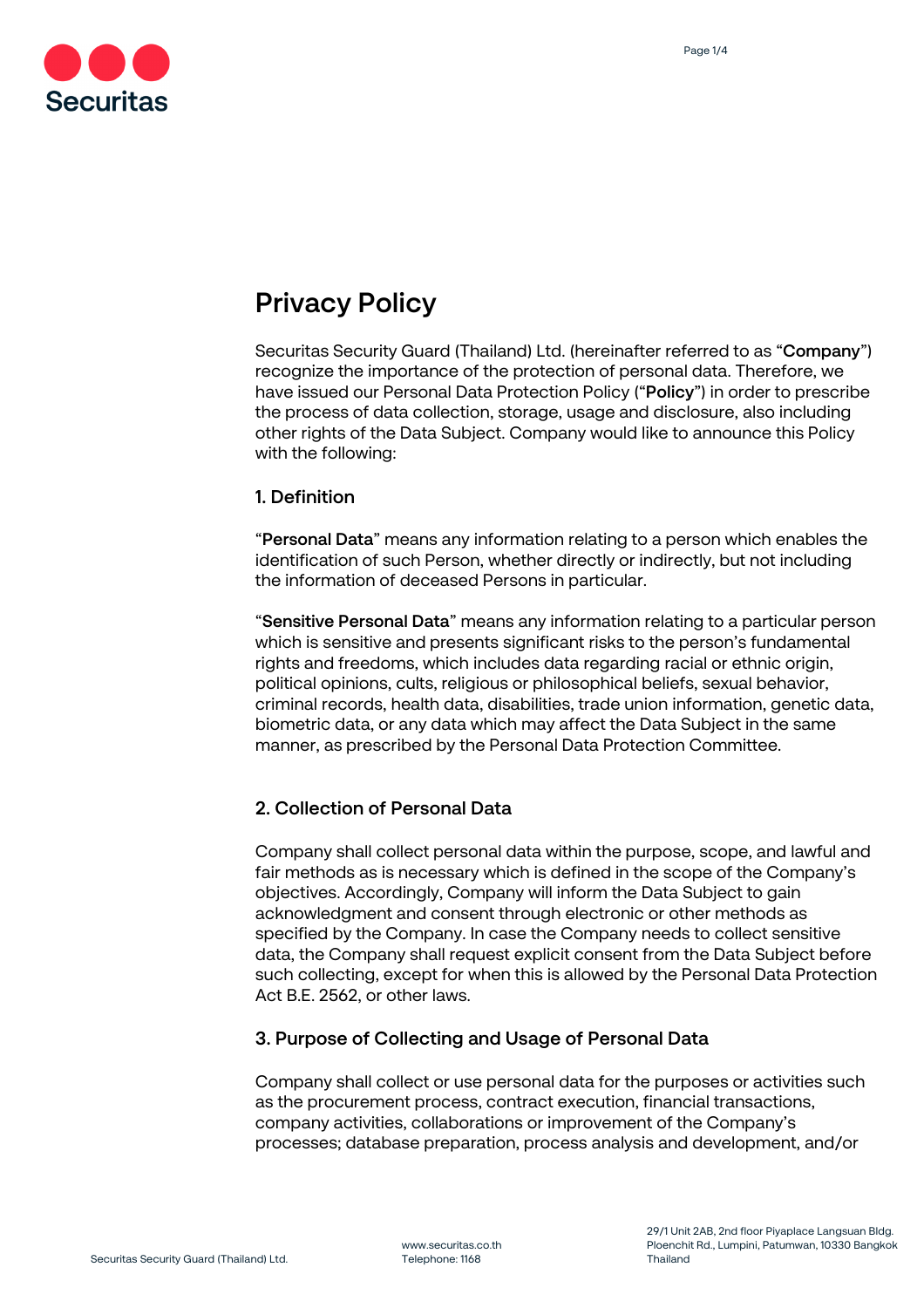

any other purposes which are in compliance with the legal obligations or regulations to which the Company are subject. Company shall retain and use the Personal Data as long as necessary only for the above-mentioned purposes, or as prescribed by laws.

Company shall not conduct any processes which are different from the purposes as have previously been shared with the Data Subject except for when:

- the Data Subject has been informed of such a new purpose, and prior consent is obtained;
- it is necessary for Company to be in compliance with this Act or other laws.

### 4. Personal data disclosure

Company shall not disclose personal data of the Data Subject without the consent of the Data Subject and shall disclose it solely for the above mentioned purposes. However, for the benefit of company operations and service provision to the Data Subject, Company may disclose personal data to Company's subsidiaries or other required persons, domestically and internationally, such as service providers dealing with personal data. Company shall govern the above-mentioned persons to treat the personal data as confidential and not to use the data for purposes which are not covered in prior notifications.

Company may disclose personal data of the Data Subject as required by laws and regulations, such as disclosing it to a government agency, state enterprise, regulator. Also, the Company may disclose it by virtue of laws, such as requests for the purposes of litigation or prosecution, or requests made by the private sector or other persons involved in the legal proceedings.

### 5. Direction of Personal Data Protection

Company shall establish measures including for the security of personal data in accordance with the laws, regulations, rules, and guidelines regarding the personal data protection for employees and other relevant persons. Company shall promote and encourage employees to learn and recognize the duties and accountabilities in the collection, storage, usage, and disclosure of personal data. All employees are required to follow this policy and all guidelines regarding personal data protection in order for the Company to remain in compliance with this Act accurately and effectively.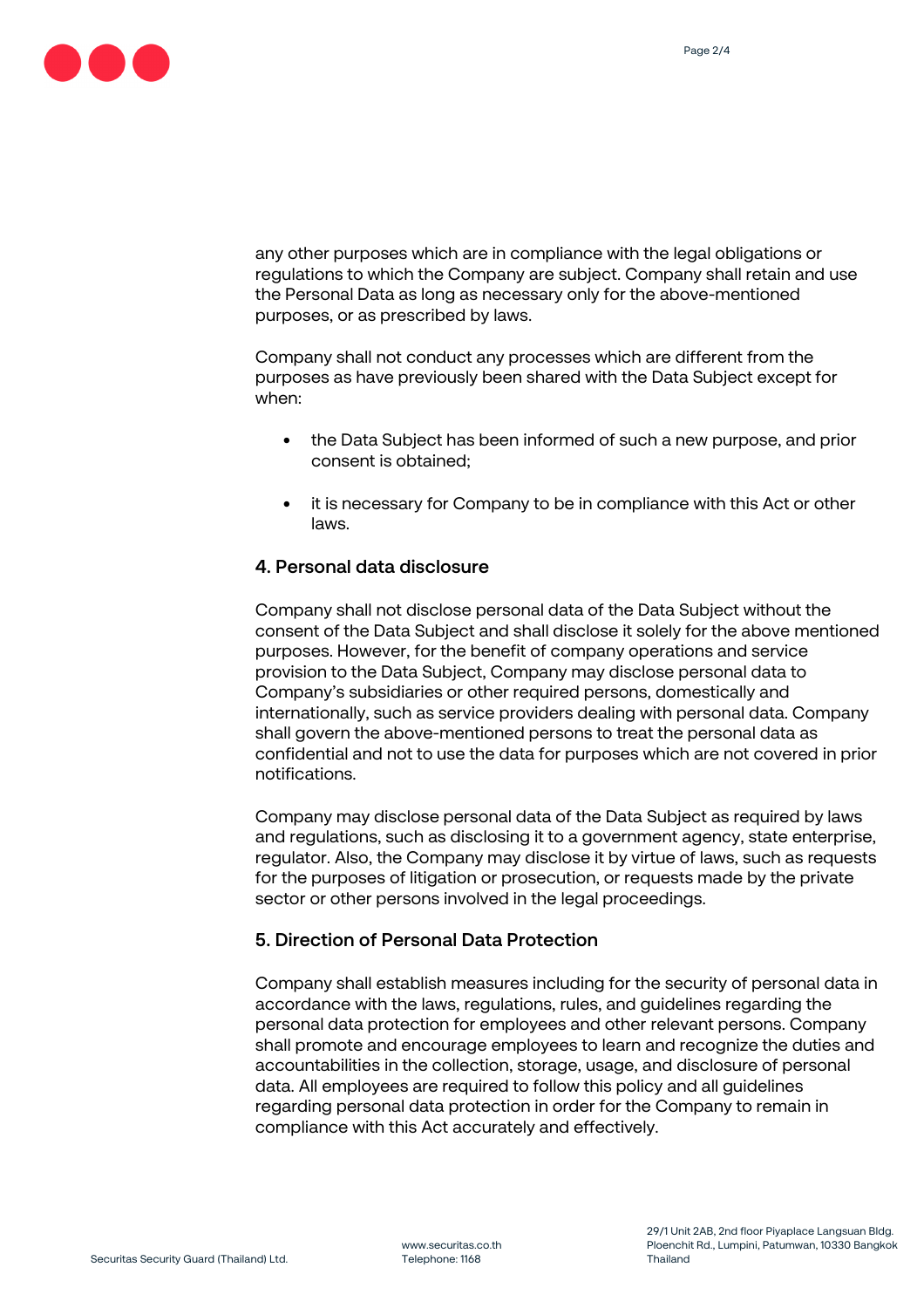

### 6. Rights of Data Subject

The Data Subject is entitled to request any actions regarding their personal data as per the following:

6.1 Right to withdraw consent; however, any consent which was obtained earlier shall not be affected.

6.2 Right to access; to request access to and obtain a copy of the Personal Data related, including to request the disclosure of the acquisition of the Personal Data obtained without his or her consent.

6.3 Right to rectification

6.4 Right to erasure

6.5 Right to restriction of processing 6.6 Right to data transfer 6.7 Right to object

Data Subject may request these rights by sending a notice or submitting Company electronics form set by the Company to the channel following the Contact Information of this policy.

Company shall consider the right request received and inform the Data Subject not exceeding 30 days from the date of receiving such request. However, the Company may deny such a right subject to exception by applicable laws.

#### 7. Review and Changes of Policy

Company may review this policy to ensure that it remains in adherence to laws, any significant business changes, and any suggestions and opinions from other organizations. Company shall announce and review amended policies thoroughly before implementing all the changes.